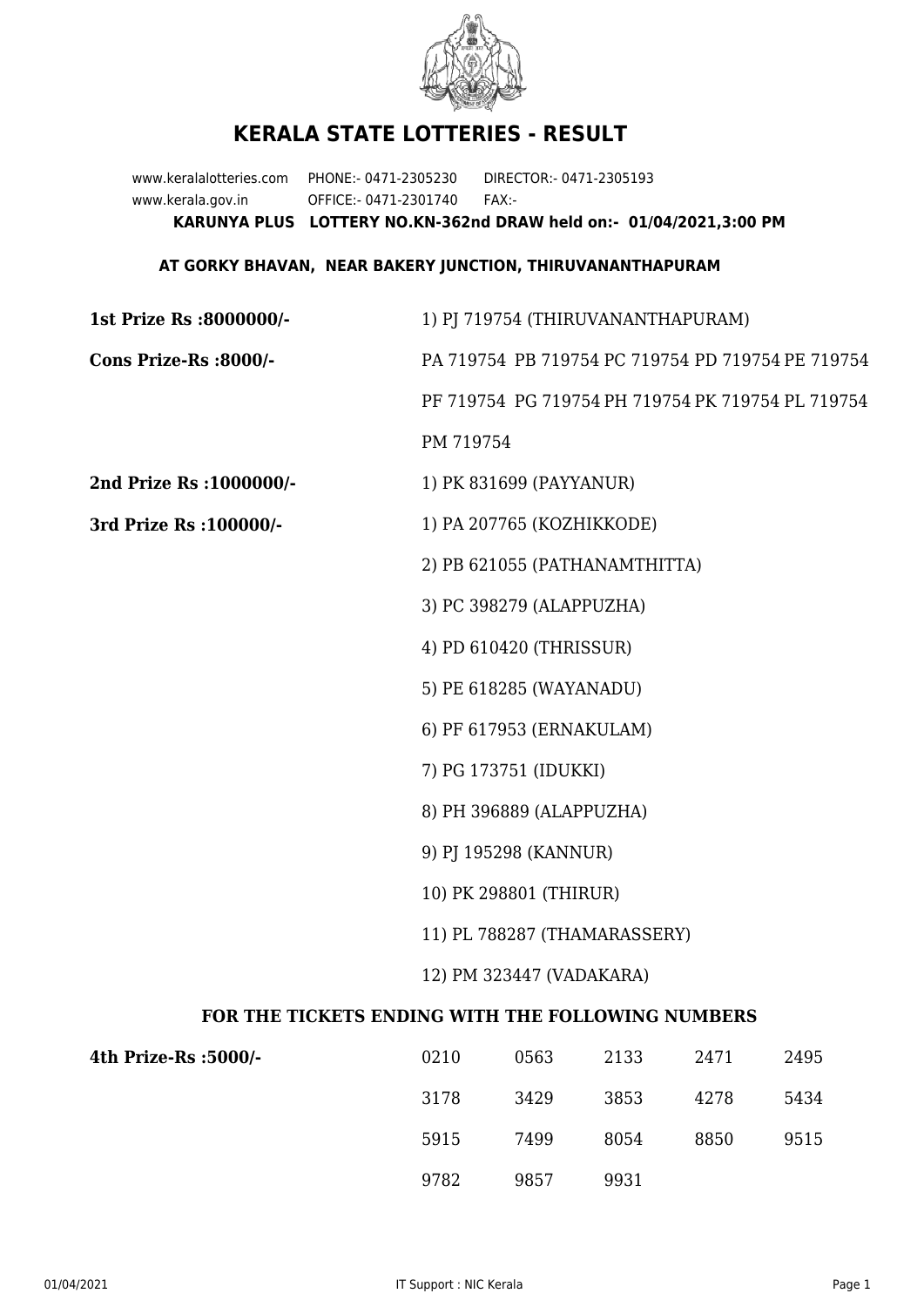| 5th Prize-Rs : 1000/- | 0385 | 0495 | 0606 | 0870 | 1019 |
|-----------------------|------|------|------|------|------|
|                       | 1214 | 1321 | 2218 | 2345 | 2413 |
|                       | 2438 | 2480 | 3613 | 4000 | 4231 |
|                       | 4805 | 4948 | 5084 | 5206 | 5207 |
|                       | 6016 | 6739 | 6870 | 6876 | 7090 |
|                       | 7827 | 8010 | 8161 | 8246 | 8642 |
|                       | 9241 | 9301 | 9461 | 9514 |      |
| 6th Prize-Rs :500/-   | 0096 | 0315 | 0349 | 0569 | 0638 |
|                       | 0915 | 0973 | 1288 | 1312 | 1920 |
|                       | 1974 | 2280 | 2311 | 2556 | 2586 |
|                       | 2635 | 2831 | 2879 | 3071 | 3554 |
|                       | 3731 | 3807 | 3891 | 4161 | 4230 |
|                       | 4332 | 4410 | 4448 | 4474 | 4621 |
|                       | 4663 | 4674 | 4903 | 5036 | 5063 |
|                       | 5067 | 5082 | 5087 | 5094 | 5102 |
|                       | 5351 | 5659 | 5708 | 6045 | 6075 |
|                       | 6223 | 6349 | 6370 | 6376 | 6557 |
|                       | 6605 | 6616 | 6619 | 6649 | 6815 |
|                       | 6951 | 7323 | 7378 | 7449 | 7559 |
|                       | 7857 | 7869 | 7982 | 8016 | 8146 |
|                       | 8490 | 8613 | 8632 | 8972 | 8991 |
|                       | 9038 | 9265 | 9286 | 9290 | 9316 |
|                       | 9391 | 9751 | 9752 | 9890 | 9900 |
| 7th Prize-Rs : 100/-  | 0030 | 0180 | 0194 | 0305 | 0311 |
|                       | 0326 | 0354 | 0437 | 0438 | 0447 |
|                       | 0607 | 0627 | 0710 | 0747 | 0814 |
|                       | 0981 | 1131 | 1163 | 1175 | 1192 |
|                       | 1201 | 1230 | 1335 | 1425 | 1702 |
|                       | 1981 | 2099 | 2371 | 2458 | 2466 |